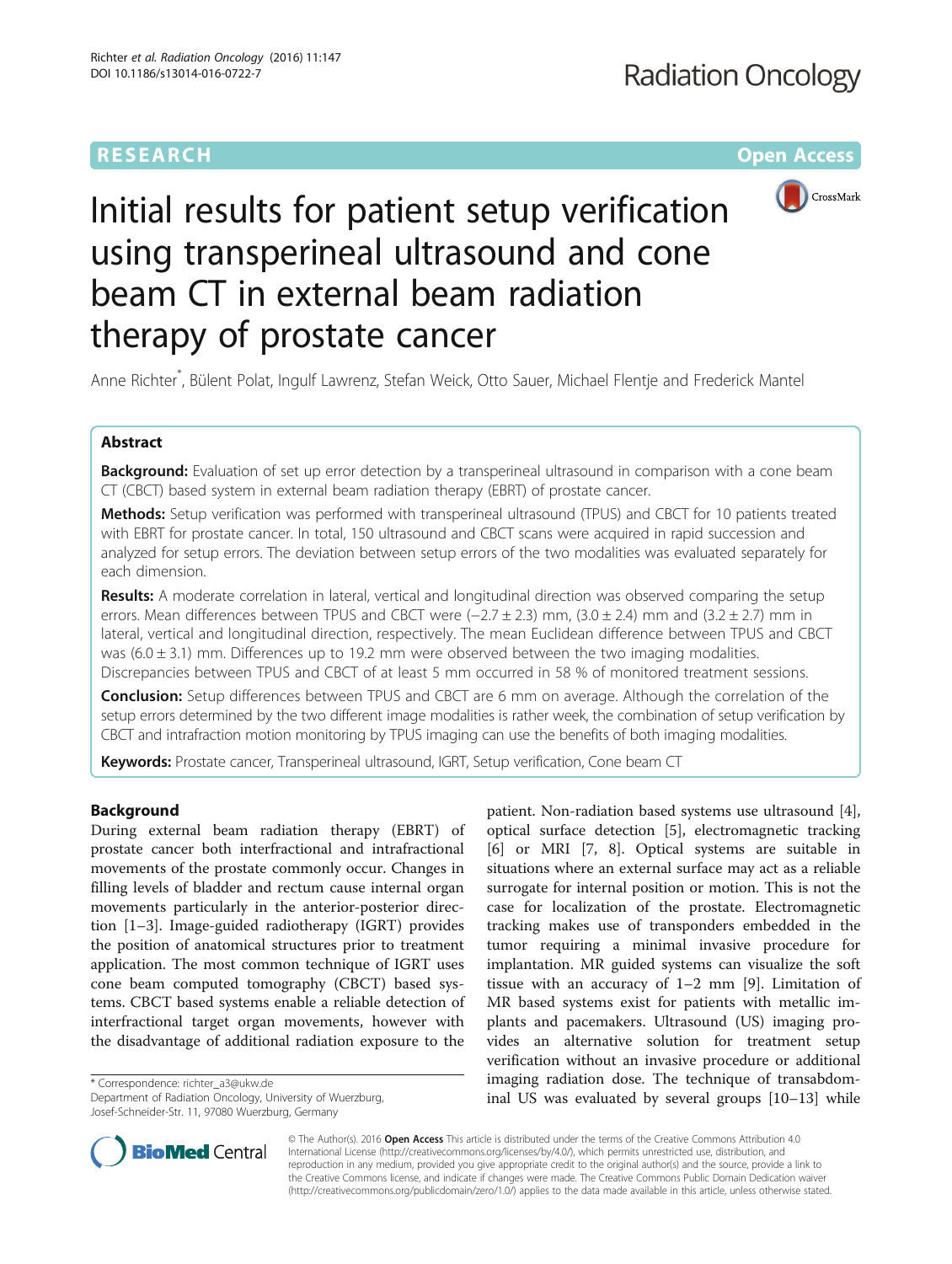the present study is focused on the transperineal setup of the US device. To date, no reports on transperineal US scanning for prostate localization are available. However, there is an ongoing controversial discussion on the precision of existing US systems [\[4](#page-6-0)].

The aim of this work was to validate detected set up errors using the transperineal ultrasound probe with Autoscan capability. The Clarity® system was evaluated in terms of accuracy in patient set up control. The setup error values detected by the CBCT system served as reference values.

#### Methods

Setup verification was evaluated for ten patients who underwent EBRT for localized prostate cancer. The study was approved by the Ethics Committee of the University of Wuerzburg and all patients gave written informed consent. The patients were asked to reproduce their organ filling with an empty rectum and a filled bladder. The patients were advised to follow a drinking protocol and nutritional consultancy. The workflow of imaging for treatment planning and setup verification is illustrated in Fig. 1.

#### Imaging and treatment planning

For treatment planning, two image sets were acquired: a computed tomography (CT) scan (SOMATOM Sensation Open, Syngo CT, Siemens, Germany) and a 3D US reference scan (Clarity®, Elekta, Stockholm, Sweden). Both scans were performed in rapid succession in the identical supine patient position, stabilized with kneefix, foot support and the transperineal ultrasound (TPUS) probe in place. Figure 2 shows the schematic patient setup with the TPUS. For target volume and organ at risk (OAR) delineation patients also had an MRI scan



Fig. 2 Schematic patient setup for transperineal ultrasound

with a dummy US probe. The Clarity Autoscan system has integrated a mechanically-scanned probe as described by Lachaine et al. [[14](#page-6-0)].

Treatment was planned for an Elekta Synergy Platform® equipped with Agility Head and XVI Conebeam system (Elekta Oncology Systems, Crawley, UK). Pinnacle (Philips Radiation Oncology Systems, Milpitas, CA, USA) was used for treatment planning of a volumetric modulated arc technique with a simultaneous integrated boost (SIB). Total doses were D95 of 60Gy to the PTV and mean dose of 76.2Gy to the boost volume given in 33 fractions. The protocol of target volume definition and treatment planning was described in detail before [[15](#page-6-0), [16](#page-6-0)].

CT images, contours and treatment plan, were transferred to the Clarity planning workstation and registered to the US reference scan. The prostate was delineated based on TPUS images and defined as the Positioning Reference Volume (PRV). The PRV served as reference structure for setup verification of the patient position via TPUS in the treatment room. Both, scan acquisition and PRV delineation were performed by trained general users.

### Imaging and setup verification

Before treatment, the patient positioning was verified using the TPUS imaging directly followed by CBCT imaging. The setup error was recorded for both imaging systems for retrospective analysis. Compensation of the setup error and verification of treatment position was based on CBCT imaging. The planning CT and CBCT were registered automatically based on grey values followed by visual validation by the user. No rotational setup errors were determined, only translations were considered. CBCT imaging was performed daily for the first 7 fractions. Afterwards CBCT was acquired every third fraction. TPUS imaging was done for each fraction. The PRV was placed manually by the trained general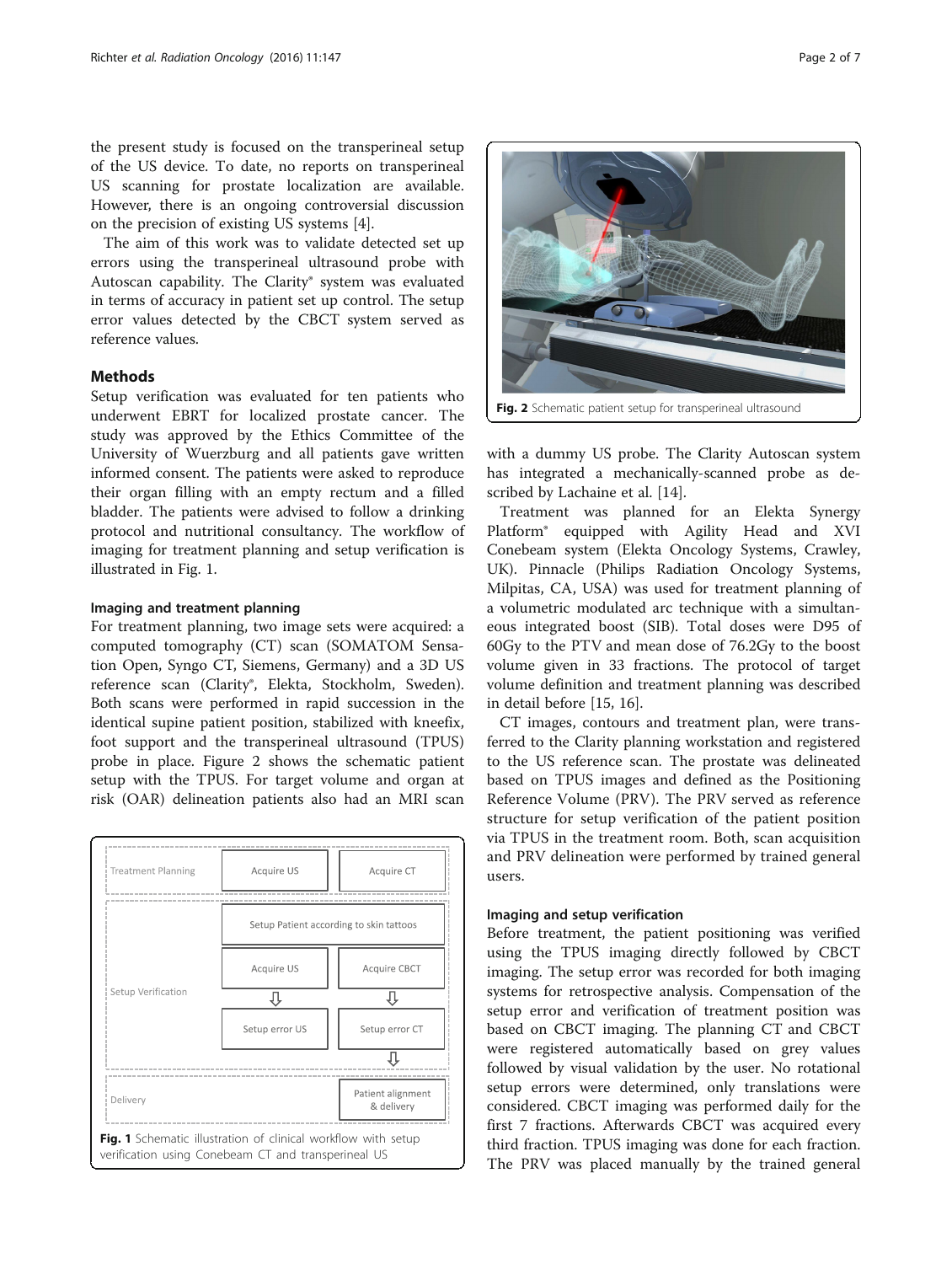user in the US image set. For each patient, setup verification with both image modalities was available in 15 fractions.

### Comparison of prostate localization

First, setup errors were analyzed separately for each dimension to find out if there is any predominant direction with a large deviation. Evaluation in lateral, vertical and longitudinal direction corresponded to left-right, anterior-posterior and superior-inferior direction, respectively. The 3D vectors (Euclidean distance) of the setup errors were then compared. The overall mean was calculated from the absolute differences between CBCT and TPUS. The difference between CBCT and TPUS prostate localization was analyzed in a correlation and Bland-Altman plot [\[17\]](#page-6-0). The limits of agreement (Mean  $\pm 2*SD$ ) indicate if the two methods are interchangeable and if the difference between the upper and lower limit is within a clinically acceptable range. Significance of the differences among TPUS imaging and CBCT was tested by the paired two-sided Student's t-test.

### Results

In total 150 TPUS- and CBCT scans were acquired sequentially and analyzed to verify the treatment position. The obtained setup errors from the TPUS and CBCT imaging were compared. Results are listed in Table 1.

#### Setup error distribution of TPUS and CBCT imaging

For CBCT imaging, setup errors ranged from −7.3 to 12.1 mm, from −12.0 to 7.7 mm and from −10.3 to 9.7 mm in lateral, vertical and longitudinal direction, respectively. The absolute mean setup error for CBCT imaging was  $(1.1 \pm 3.6)$  mm,  $(0.3 \pm 3.3)$  mm and  $(0.9 \pm 3.2)$ mm in lateral, vertical and longitudinal direction, respectively.

For US imaging, a larger setup error range was measured with ranges of −12.6 to 10.3 mm, −12.6 to 11.0 mm and −11.9 to 11.3 mm in lateral, vertical and longitudinal direction, respectively. The absolute mean setup errors for US imaging were  $(-0.4 \pm 3.8)$  mm,  $(0.8 \pm 4.1)$  mm and  $(-0.5 \pm 4.4)$  mm in lateral, vertical and longitudinal direction, respectively. In 70 % and 49 % of all TPUS and CBCT sessions the 3D setup error of 5 mm was exceeded.

#### Comparison of TPUS and CBCT imaging

The setup errors of TPUS imaging as a function of CBCT imaging are plotted in Fig. [3a](#page-3-0)–[c](#page-3-0) for each dimension. There is only poor agreement of the data points with the line of equality. Pearson correlation coefficients of −0.57, 0.49 and 0.49 were calculated in lateral, vertical and longitudinal direction, respectively. The strength of linear correlation was moderate in all direction. The correlation between CBCT and TPUS setup errors was significant in all direction  $(p < 0.01)$  only. By the twosided paired Student's  $t$ -test, there was no significant difference between TPUS and CBCT in vertical direction ( $p = 0.07$ ) whereas there was significant difference in lateral and longitudinal direction ( $p < 0.001$ ).

The difference between setup error measurements as a function of the mean of both values is shown in a Bland-Altmann analysis in Fig. [3.](#page-3-0) The upper and lower limits of

Table 1 Summary of setup errors: mean, standard deviation, median and range

| Dimension                          | $Mean \pm STD$ | Median | Range                    |
|------------------------------------|----------------|--------|--------------------------|
| Lateral                            |                |        |                          |
| US imaging                         | $-0.4 \pm 3.8$ | $-0.3$ | $-12.6 \rightarrow 10.3$ |
| CBCT imaging                       | $1.1 \pm 3.6$  | 1.4    | $-7.3 \rightarrow 12.1$  |
| Absolute difference of US and CBCT | $2.7 \pm 2.3$  | 2.5    | $0 \rightarrow 10.3$     |
| Vertical                           |                |        |                          |
| US imaging                         | $0.8 \pm 4.1$  | 1.0    | $-12.6 \rightarrow 11.0$ |
| CBCT imaging                       | $0.3 \pm 3.3$  | 1.2    | $-12.0 \rightarrow 7.7$  |
| Absolute difference of US and CBCT | $3.0 \pm 2.4$  | 2.5    | $0 \rightarrow 11.8$     |
| Longitudinal                       |                |        |                          |
| US imaging                         | $-0.5 \pm 4.4$ | $-0.8$ | $-11.9 \rightarrow 11.3$ |
| CBCT imaging                       | $0.9 \pm 3.2$  | 0.6    | $-10.3 \rightarrow 9.7$  |
| Absolute difference of US and CBCT | $3.2 \pm 2.7$  | 2.6    | $0 \rightarrow 16.5$     |
| 3D                                 |                |        |                          |
| US imaging                         | $6.0 \pm 2.9$  | 6.3    | $0.8 \rightarrow 16.9$   |
| CBCT imaging                       | $5.4 \pm 2.7$  | 4.9    | $0.6 \rightarrow 13.3$   |
| Absolute difference of US and CBCT | $6.0 \pm 3.1$  | 5.6    | $1.1 \rightarrow 19.2$   |

In units of mm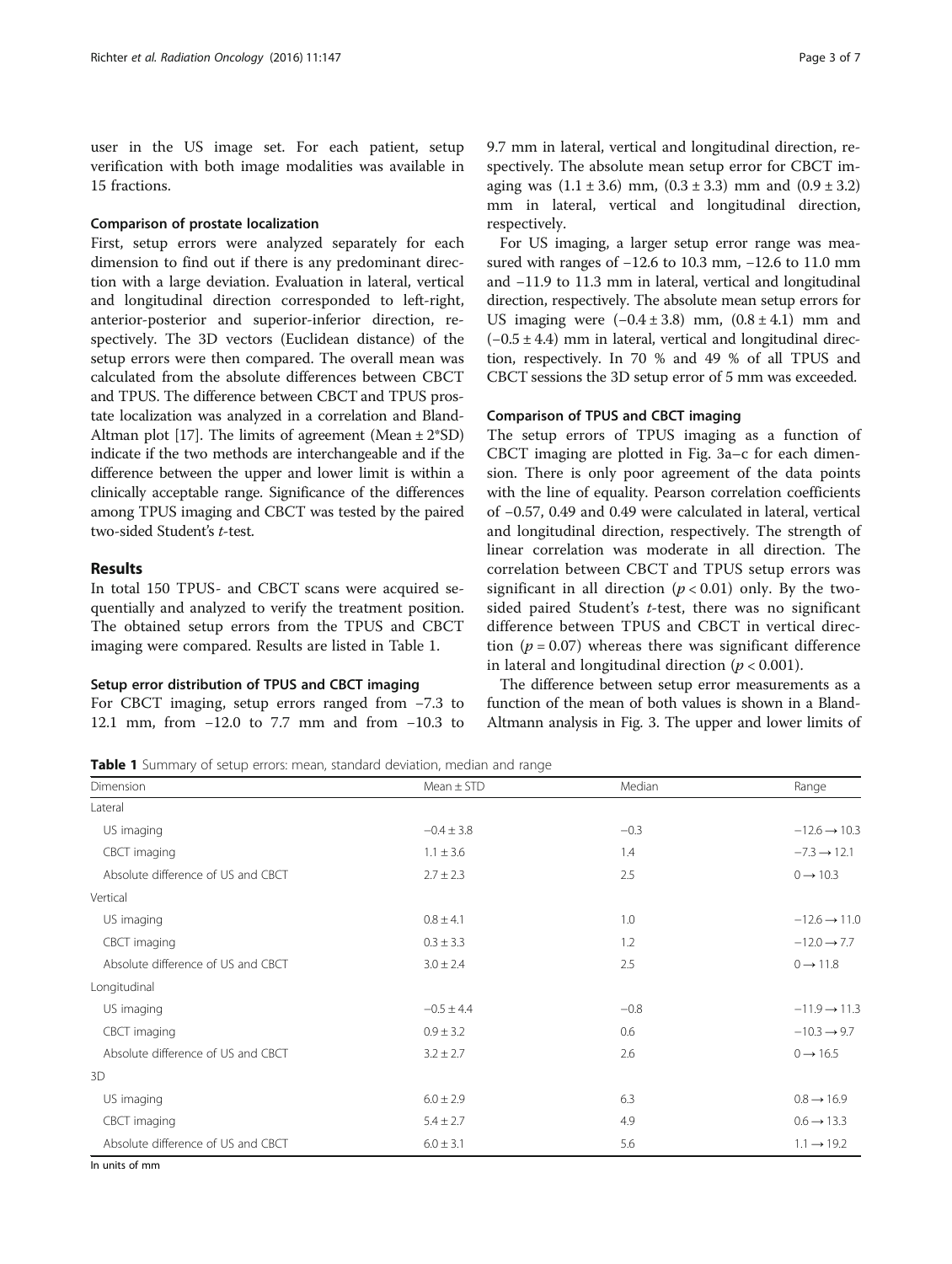<span id="page-3-0"></span>

agreement were 5 mm  $/ -8$  mm, 8.2 mm  $/ -7.1$  mm and 6.5 mm / −9.4 mm in lateral, vertical and longitudinal direction, respectively.

The distribution of setup errors is summarized in boxplots in Fig. [4](#page-4-0) for each dimension and imaging modality. The average distance between CBCT and TPUS was  $(2.7 \pm 2.3)$  mm,  $(3.0 \pm 2.4)$  mm and  $(3.2 \pm 2.7)$  mm in lateral, vertical and longitudinal direction, respectively. The boxplot in Fig. [4c](#page-4-0) shows the distribution of absolute distance between CBCT and TPUS in lateral, vertical and longitudinal direction. Similar values were calculated for the median deviation with 2.5 mm, 2.5 mm and 2.6 mm in lateral, vertical and longitudinal direction, respectively. As shown in Fig. [4c](#page-4-0), the largest discrepancies between TPUS and CBCT were observed in longitudinal dimension with a median deviation of 2.5 mm and a maximum deviation of 16.5 mm. In lateral dimension,

the lowest deviation between both imaging systems was observed with a median difference of 2.5 mm and a maximum deviation of 10.3 mm. The minimum observed discrepancy between CT and TPUS setup errors in 3D was 1.1 mm, while the maximum was 19.2 mm. The resulting mean deviation in 3D was  $(6.0 \pm 3.1)$  mm with a median deviation of 5.6 mm. The difference between TPUS and CBCT was larger than 5 mm in 58 % of all monitored treatment sessions. Differences larger than 10 mm occurred in 11 % of the monitored treatment sessions.

## **Discussion**

#### Comparison of IGRT techniques

Mean differences between TPUS and CBCT determined shifts of 2 to 3 mm for each dimension were observed. The resulting Euclidean distance was 6 mm on average.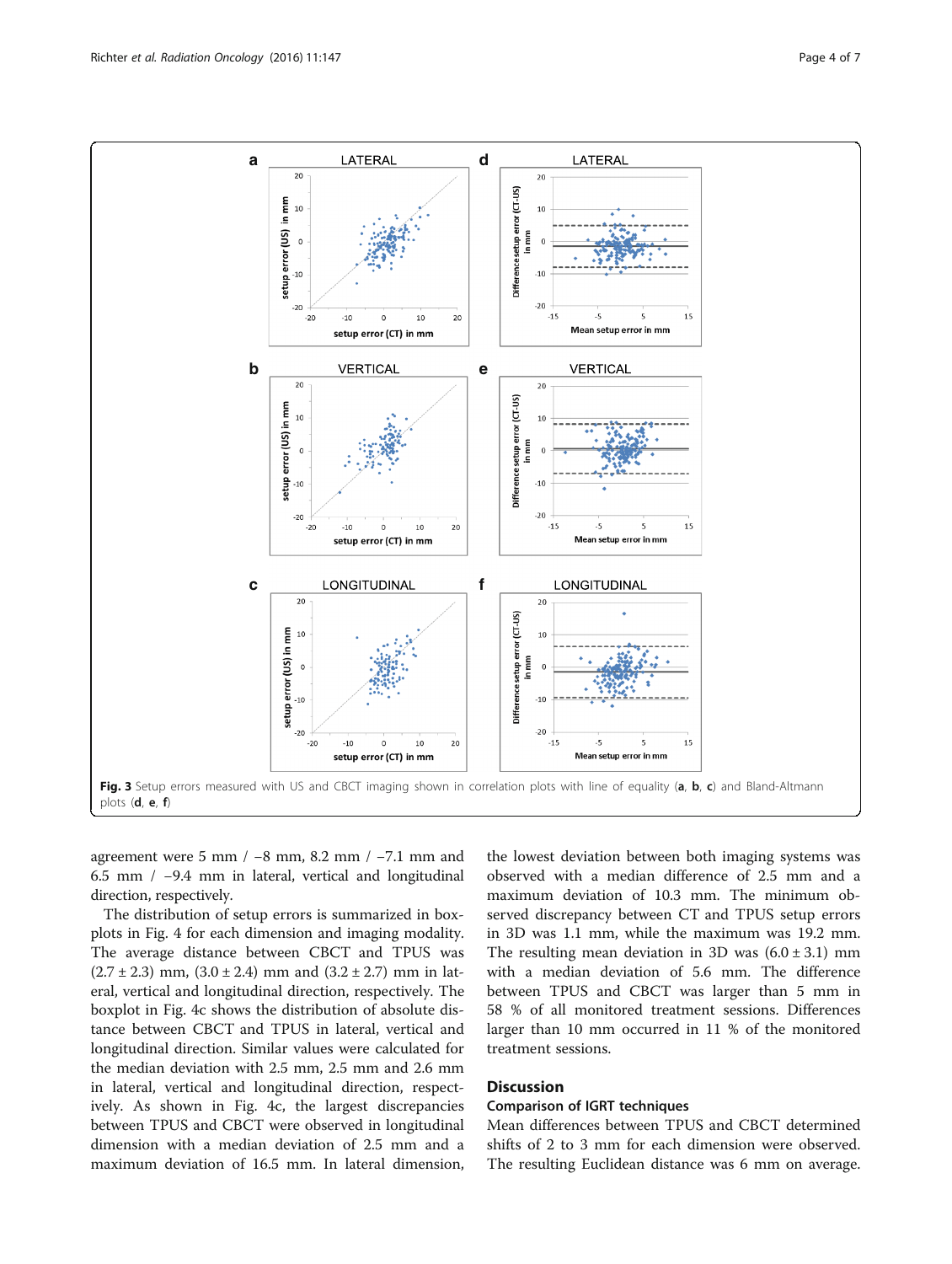<span id="page-4-0"></span>

However, for individual setups differences up to 20 mm occurred. The difference between TPUS and CBCT was larger than 5 mm and 10 mm in 58 % and 11 % of all monitored treatment sessions.

Robinson et al. evaluated the differences between CBCT and transabdominal US imaging. They reported a mean discrepancy of 10 mm while our evaluation resulted in an average distance of 6 mm [[12\]](#page-6-0). Other studies compared the accuracy of setup verification for implanted fiducial markers and US in each cartesian direction [\[11](#page-6-0), [13\]](#page-6-0). The mean differences in setup errors were up to 2–3 mm which is comparable to our results with a median deviation of 2.5–2.6 mm deviation.

In our study, larger differences were observed in longitudinal direction  $(3.2 \pm 2.7)$  mm while smaller deviations were seen in lateral direction  $(2.7 \pm 2.3)$  mm. This is in agreement to the results published by other groups [[11, 13\]](#page-6-0). The Bland-Altmann analysis resulted in limits of agreement of 8 to 10 mm covering 95 % of the measurements. The largest limit of agreement was calculated in longitudinal direction (6.5 mm/−9.4 mm). This is in agreement to the results published by van der Meer et al. who obtained a limit of agreement of 10 mm in longitudinal direction [\[13](#page-6-0)]. In contrast, Robinson et al. observed the greatest disparity between CT and transabdominal US in the vertical direction [\[12\]](#page-6-0).

Discrepancies between TPUS and CBCT of 5 mm and more occurred in 58 % of our monitored treatment sessions. Discrepancies of 10 mm were exceeded in 11 %. Again, Robinson et al. observed larger deviations: 5 mm were exceeded in 89 % and 10 mm were exceeded in 42 % of the measurements [\[12](#page-6-0)]. Van der Meer et al. showed that in 56 % of all patients the difference in at least one direction was larger than 5 mm (>10 mm for 11 %) [[13](#page-6-0)]. In the present study, the distribution of setup errors showed a larger range for TPUS (0.8 - 16.9 mm) than for CBCT (0.6 - 13.3 mm). The mean and standard deviation were slightly smaller for CBCT imaging (TPUS:  $6.0 \pm 2.9$  mm and CBCT:  $5.4 \pm 2.7$  mm). The absolute difference in 3D between both imaging modalities was  $(6.0 \pm 3.1)$  mm with a median deviation of 5.6 mm. Subsequently, setup differences between TPUS and CBCT are 6 mm on average. These preliminary results will be examined in a larger patient population in our further research. Some groups report that the accuracy of US is comparable to fiducial marker based localization [[11, 13\]](#page-6-0) while another group concluded that the US fails to deliver an acceptable level of geometric accuracy with regard to prostate localization [[12](#page-6-0)].

In comparison to US, external localization systems like MRI-guided IGRT and electromagnetic tracking systems achieve a geometric accuracy of 1–2 mm [\[9](#page-6-0), [18](#page-6-0)]. Mayyas et al. compared the interfraction setup errors between different localization techniques (kV, CBCT and US imaging and electromagnet transponders) [\[19](#page-6-0)]. They found that that the kV and CBCT shifts are comparable to that of US.

Image acquisition for CBCT is a user independent technique, which is widely used for setup verification during radiation therapy for prostate cancer [\[20](#page-6-0)]. However, CBCT leads to additional patient dose. That is admittedly low in comparison to the treatment related dose, but is not fully negligible in the patient cohort of prostate EBRT with a relatively favorable prognosis. The CBCT is reasonably not used for setup verification in every treatment session. Whereas, a daily use of the US imaging is very well possible and can potentially detect a disadvantageous bladder and rectum filling earlier. This information can be incorporated in the treatment workflow by asking the patient to adapt bladder or rectum filling.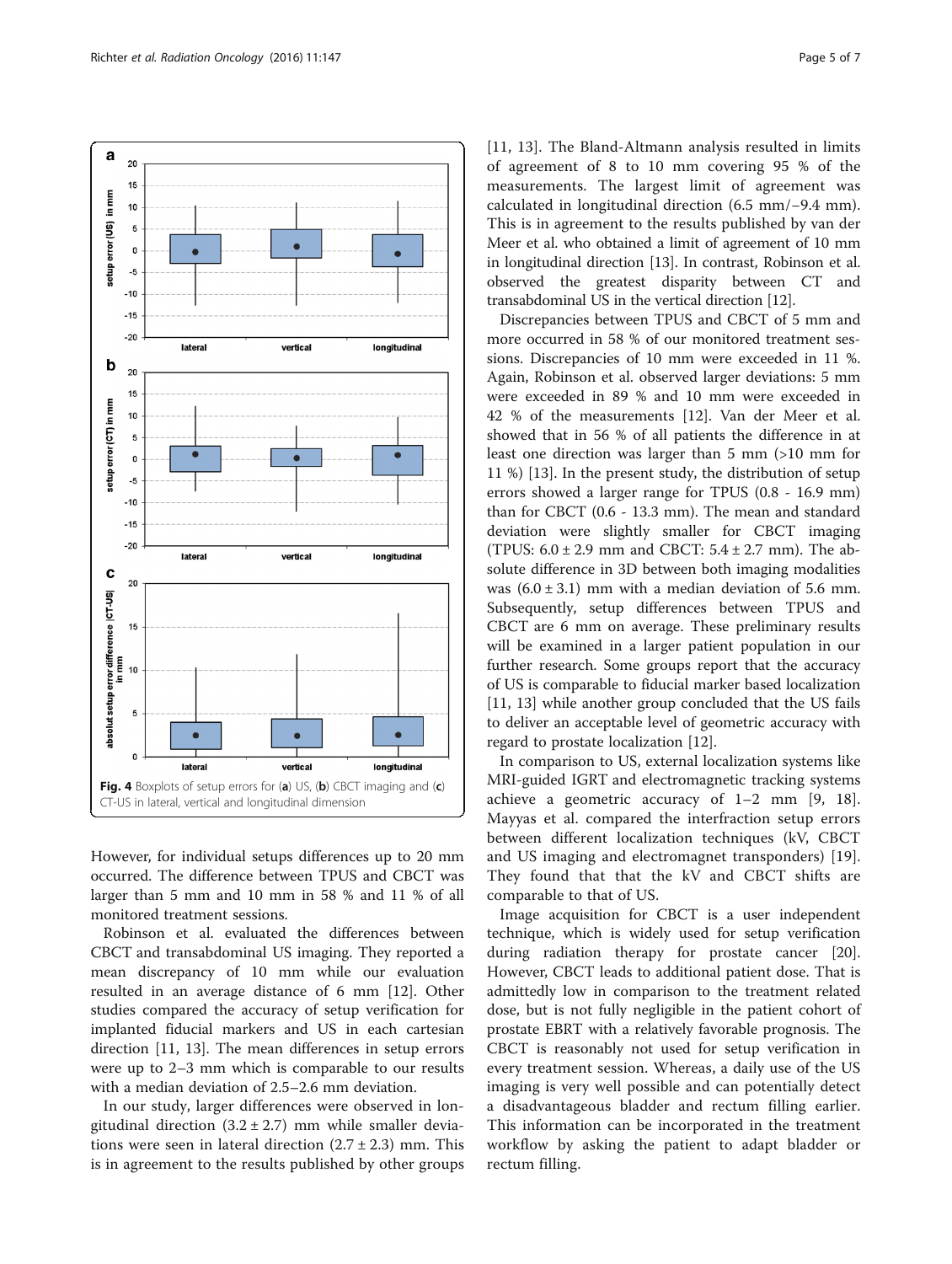Besides setup verification, the transperineal setup of the US device additionally offers the possibility of intrafraction target monitoring and possible motion management in the future. A first proof of principle experiment of US based motion tracking was performed in a phantom study by Schwaab et al. with promising results but the need of further research [[21\]](#page-6-0). Colvill et al. studied the dosimetric impact of tracking and gating to account for intrafraction motion during prostate radiotherapy [[22\]](#page-6-0). O'Shea et al. reviewed the applicability of intrafraction monitoring with US for prostate and other treatment sites [[23\]](#page-6-0). Until further results on the practicability and accuracy of TPUS are available, certainly the combination of setup verification by CBCT and intrafraction target organ and OAR motion monitoring by TPUS imaging can use the benefits of both imaging modalities.

#### **Limitations**

One limitation is that no rotational errors were determined for prostate positioning. The US imaging and registration offers translational errors only. For setup verification of patients with prostate cancer, we correct for translational errors according to our protocol due to practicability and patient stability. Effects of rotations and translations of the prostate should be taken into account during target delineation and margin definition. The correction of rotational errors becomes more important for the hypofractionated radiotherapy treatment of prostate cancer and treatment of large, complex target volumes or simultaneous, single isocenter irradiation of multiple targets [\[24\]](#page-6-0). The correction of rotational errors can induce substantial secondary patient displacements if the patient is not immobilized sufficiently [\[25\]](#page-6-0).

Another limitation of our study is the small number of patients. The results will be examined in a larger patient population in further research.

The applicability of US for prostate localization is discussed controversially in the literature due to its uncertainties like user variability (scanning variability and registration variability). Different probe pressures during image acquisition can lead to unreproducible target organ movements [[4](#page-6-0), [11](#page-6-0)–[13](#page-6-0)]. The influence of the probe pressure on the reproducibility is still an issue of concern [\[4](#page-6-0), [10](#page-6-0), [13, 16](#page-6-0)]. The advantage of the Clarity system is the Autoscan probe decreasing the scanning variability. As we found out in a recently published study, the transperineal probe setup shifted the penile bulb in cranial direction and thereby increased the dose to the penile bulb [\[16](#page-6-0)]. However, in that study, no relevant changes in the prostate or PTV volumes were observed and organ motion of the prostate was only seen to a minor extent mainly in the superior direction. [\[26\]](#page-6-0). This seems to substantiate the assumption that probe pressure induced organ motion is reduced to a minimum by

the transperineal scanning approach compared to transabdominal US. The variability of probe pressure is further reduced within the TPUS Clarity® system by probe fixation and a height scale as well as the display of the current and planned probe position in the software. Nonetheless, as low pressure of the TPUS probe as feasible to still achieve appropriate image quality is recommended for limitation of structure shifts and further reduction of placement variability.

User variability is influenced not only by scanning, but also by image registration and the manual placement of the Reference Positioning Volume. For the transabdominal US approach, van der Meer et al. reported a user variability of 2–3 mm – including scanning and matching variability [[13\]](#page-6-0). Van der Meer determined the intraand interoperator variability for transabdominal US. In their study, the intraoperator match variability was in the range of 1 mm and the interoperator variability was in the range of 1.3 - 1.8 mm. Because the accuracy of US is highly influenced by the user more effort is required to standardize US imaging compared to CBCT or portal imaging, as van der Meer already stated [\[13](#page-6-0)]. This certainly includes a comprehensive employee training but also improvements from the technical side are warranted like automated image registration and segmentation.

#### Conclusion

The evaluation of setup verification with TPUS and CBCT showed setup differences of 6 mm on average. Due to its large user dependency more effort is required to standardize US imaging compared to CBCT or portal imaging. At the moment, the combination of setup verification by CBCT and intrafraction motion monitoring by TPUS imaging can use the benefits of both imaging modalities.

#### Acknowledgements

Not applicable.

#### Funding

This research was partially supported through a research grant from Elekta AB, Sweden. Elekta had no involvement in study design, data collection and analysis. This publication was supported by the Open Access Publication Fund of the University of Wuerzburg.

#### Availability of data and materials

Not applicable.

#### Authors' contributions

FM, IL, MF and BP designed the study. AR, FM, IL, MF, OS and SW participated in the data collection and analysis. All authors performed critical review of the manuscript and finally approved the manuscript.

#### Competing interests

All authors declare that they have no competing interests.

#### Consent for publication

Not applicable.